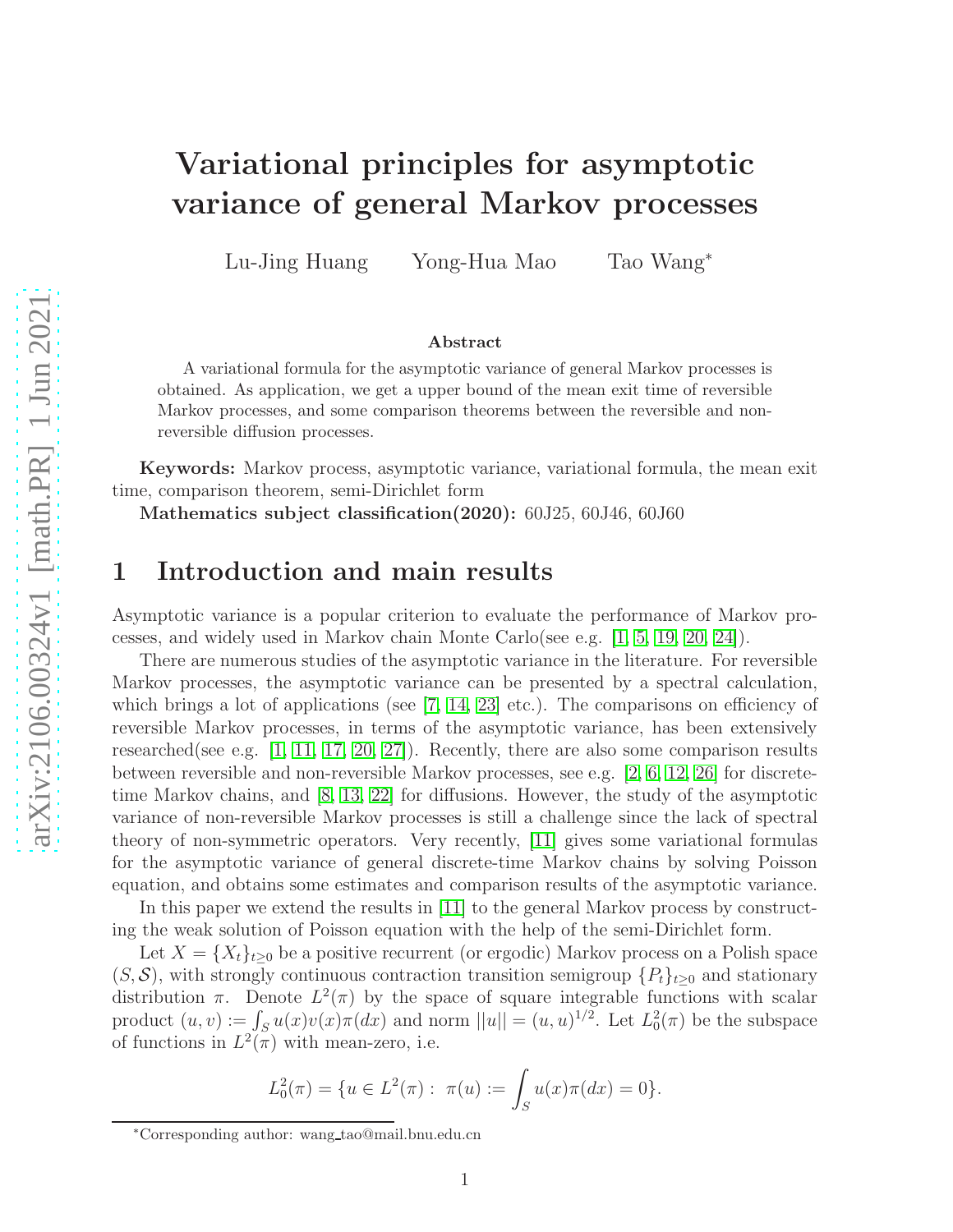Denote  $(L, \mathscr{D}(L))$  by the infinitesimal generator induced by  $\{P_t\}_{t\geq 0}$  in  $L^2(\pi)$ .

Define a bilinear form associated with  $L$  as

$$
\mathscr{E}(u,v)=(-Lu,v),\quad u,v\in\mathscr{D}(L),
$$

and for  $\alpha \geq 0$ ,

$$
\mathscr{E}_{\alpha}(u,v):=\mathscr{E}(u,v)+\alpha(u,v),\quad u,v\in\mathscr{D}(L).
$$

Since  $\pi$  is the stationary distribution and  $P_t$  is  $L^2$ -contractive, for any  $u \in \mathcal{D}(L)$ ,

$$
\mathscr{E}(u, u) = -\pi(uLu) = \lim_{t \to 0} \frac{\pi(u^2) - \pi((P_t u)^2)}{t} \ge 0,
$$

that is,  $\mathscr E$  is non-negative define.

<span id="page-1-5"></span> $(L, \mathscr{D}(L))$  is said to satisfy the sector condition if there exists a constant  $K > 0$  such that

$$
|\mathscr{E}(u,v)| \le K\mathscr{E}(u,u)^{1/2}\mathscr{E}(v,v)^{1/2}, \quad \text{for } u,v \in \mathscr{D}(L). \tag{1.1}
$$

Remarkably, if process  $X$  is reversible:

$$
\pi(\mathrm{d}x)P_t(x,\mathrm{d}y) = \pi(\mathrm{d}y)P_t(y,\mathrm{d}x), \quad \text{for all } t \ge 0, \ \pi\text{-a.s. } x, y \in S,
$$

then the sector condition is always true with  $K = 1$  by Cauchy-Schwartz inequality.

Under the sector condition, we can obtain a unique semi-Dirichlet form  $(\mathscr{E}, \mathscr{F})$ , where  $\mathscr{F}$  is the completion of  $\mathscr{D}(L)$  with respect to  $\overline{\mathscr{E}}_1^{1/2}$  $\begin{bmatrix} 1/2 \\ 1 \end{bmatrix}$  ( $\overline{\mathscr{E}}_1$  is the symmetric part of  $\mathscr{E}_1$ ), see [\[18,](#page-12-11) Chapter 1, Theorem 2.15]) for more details.

We say that the semigroup  $\{P_t\}_{t\geq 0}$  is  $L^2$ -exponentially ergodic, if there exist constants  $C, \lambda_1 > 0$  such that for  $u \in L_0^2(\pi)$ ,

<span id="page-1-3"></span><span id="page-1-0"></span>
$$
||P_t u|| \leqslant C||u||e^{-\lambda_1 t}.
$$

It is well known that when process  $X$  is reversible,  $C$  can be chosen as 1 and (the optimal)  $\lambda_1$  is nothing but the spectral gap:

$$
\lambda_1 = \inf \{ \mathcal{E}(u, u) : u \in \mathcal{F}, \pi(u) = 0 \text{ and } \pi(u^2) = 1 \}. \tag{1.2}
$$

Now for  $f \in L_0^2(\pi)$ , we consider the following asymptotic variance for X and f:

$$
\sigma^{2}(X,f) = \limsup_{t \to \infty} \mathbb{E}_{\pi} \Big[ \Big( \frac{1}{\sqrt{t}} \int_{0}^{t} f(X_{s}) \mathrm{d}s \Big)^{2} \Big]. \tag{1.3}
$$

Under the  $L^2$ -exponential ergodicity and the sector condition, our first main result presents a variational formula for the asymptotic variance as follows.

<span id="page-1-2"></span>**Theorem 1.1.** Suppose that the semigroup  $\{P_t\}_{t\geq 0}$  associated with process X is  $L^2$ . exponentially ergodic. Then the limit in [\(1.3\)](#page-1-0) exists and is finite for  $f \in L_0^2(\pi)$ . If in addition the associated semi-Dirichlet form  $(\mathscr{E}, \mathscr{F})$  satisfies the sector condition, then for  $f \in L_0^2(\pi)$ ,

<span id="page-1-1"></span>
$$
2/\sigma^{2}(X,f) = \inf_{u \in \mathcal{M}_{f,1}} \sup_{v \in \mathcal{M}_{f,0}} \mathcal{E}(u+v, u-v),
$$
\n(1.4)

where  $\mathscr{M}_{f,\delta} = \{u \in \mathscr{F} : (u,f)=\delta\}, \ \delta = 0,1.$ 

Particularly, if process  $X$  is reversible, then  $(1.4)$  is reduced to

<span id="page-1-4"></span>
$$
2/\sigma^2(X,f) = \inf_{u \in \mathcal{M}_{f,1}} \mathcal{E}(u,u). \tag{1.5}
$$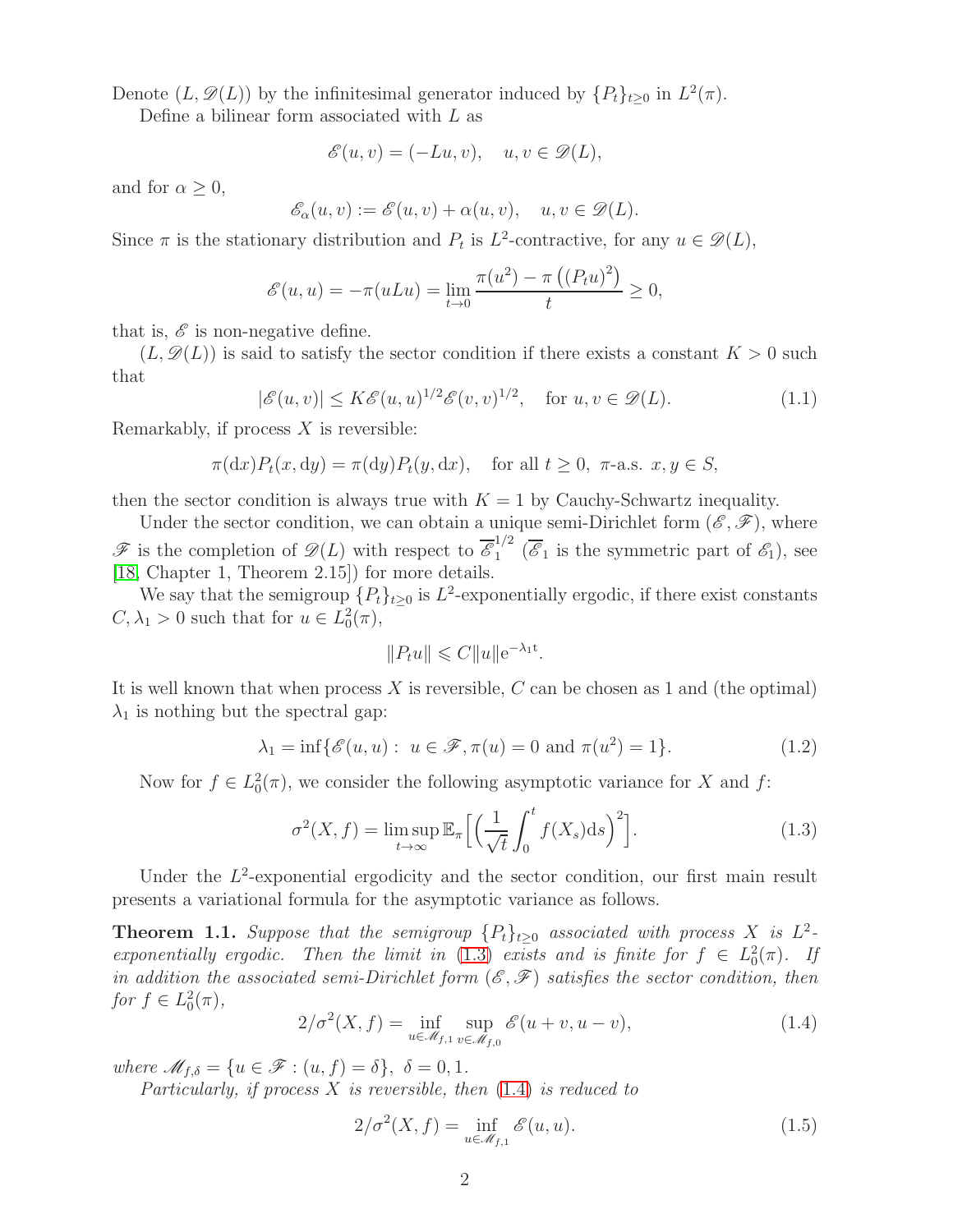Remark 1.2. (1) For fixed  $f \in L_0^2(\pi)$ , from the proof below we will see that functions  $Gf := \int_0^\infty P_t f \mathrm{d}t$  and  $G^* f := \int_0^\infty P_t^* f \mathrm{d}t$  are both in  $\mathscr{F}$ , here  $P_t^*$  is the dual operator of  $P_t$  in  $L^2(\pi)$ . This is a main reason that we need the semi-Dirichlet form  $(\mathscr{E}, \mathscr{F})$ in [\(1.4\)](#page-1-1). However, if the generator L is bounded in  $L^2(\pi)$ , then  $\mathscr{D}(L) = L^2(\pi)$ , so that  $Gf, G^*f \in \mathscr{D}(L)$ . In this case,

$$
2/\sigma^{2}(X,f) = \inf_{\substack{u \in L^{2}(\pi), \\ \pi(uf)=1}} \sup_{\substack{v \in L^{2}(\pi), \\ \pi(vf)=0}} ((-L)(u+v), u-v).
$$

The proof of this result can be obtained immediately by replacing  $P-I$  by L in the proof of [\[11,](#page-12-5) Theorem 1.1].

- (2) The assumption of the  $L^2$ -exponential ergodicity of  $\{P_t\}_{t\geq 0}$  is not too strong for nonreversible Markov processes, since [\[9\]](#page-11-6) gives a geometrically ergodic Markov chain such that the asymptotic variance is infinite for some  $f \in L_0^2(\pi)$ .
- (3) Variational formula for the asymptotic variance has been studied in [\[15,](#page-12-12) Chapter 4]. It is based on a variational formula for positive definite operators in analysis and resolvent equations. Here we obtain a new variational formula.

As a direct application of Theorem [1.1,](#page-1-2) bound of the mean exit time of the process is obtained. For that, let  $\Omega \subset S$  be an open set, denote by  $\tau_{\Omega} = \inf\{t \geq 0 : X_t \notin \Omega\}$  the first exit time from  $\Omega$  of process X.

<span id="page-2-0"></span>**Corollary 1.3.** Suppose that process X is reversible with  $L^2$ -exponentially ergodic semigroup  $\{P_t\}_{t>0}$  and stationary distribution  $\pi$ . Let  $\Omega \subset S$  be an open set with  $\pi(\Omega) \in (0,1)$ , then

$$
\mathbb{E}_{\pi}\tau_{\Omega} \leq \frac{\pi(\Omega)}{2\lambda_1\pi(\Omega^c)},
$$

where  $\lambda_1$  is the spectral gap defined in [\(1.2\)](#page-1-3).

Note that in  $[10, \text{Remark } 3.6(1)]$ , we gave another upper bound for the mean exit time. Explicitly,  $\mathbb{E}_{\pi} \tau_{\Omega} \leq 1/(\lambda_1 \pi(\Omega^c))$  for open set  $\Omega \subset S$  satisfying  $\pi(\Omega^c) > 0$ . It is obvious that the upper bound in Corollary [1.3](#page-2-0) is more precise than that.

For the reversible case, similar to [\[11,](#page-12-5) Theorem 1.3], we could derive variational formula  $(1.5)$  without the assumption of the  $L^2$ -exponential ergodicity. Since the proof is quite similar, we omit it in this paper.

<span id="page-2-1"></span>**Theorem 1.4.** Suppose that X is a reversible ergodic Markov process with stationary distribution  $\pi$ . Then for fixed  $f \in L_0^2(\pi)$ ,

$$
2/\sigma^2(X, f) = \inf_{u \in \mathcal{M}_{f,1}} \mathcal{E}(u, u).
$$

Note that in Theorem [1.4,](#page-2-1) maybe  $\sigma^2(X, f) = \infty$  for some  $f \in L_0^2(\pi)$ .

The remaining part of this paper is organized as follows. In Section [2](#page-3-0) we apply our main result in two situations. The first application is extending the comparison result for the asymptotic variance of one dimensional diffusions in [\[25,](#page-12-14) Theorem 1] to multidimensional reversible diffusions. We note that [\[25,](#page-12-14) Theorem 1] is proved by discrete approximation which is different from our idea, and the less assumptions are requested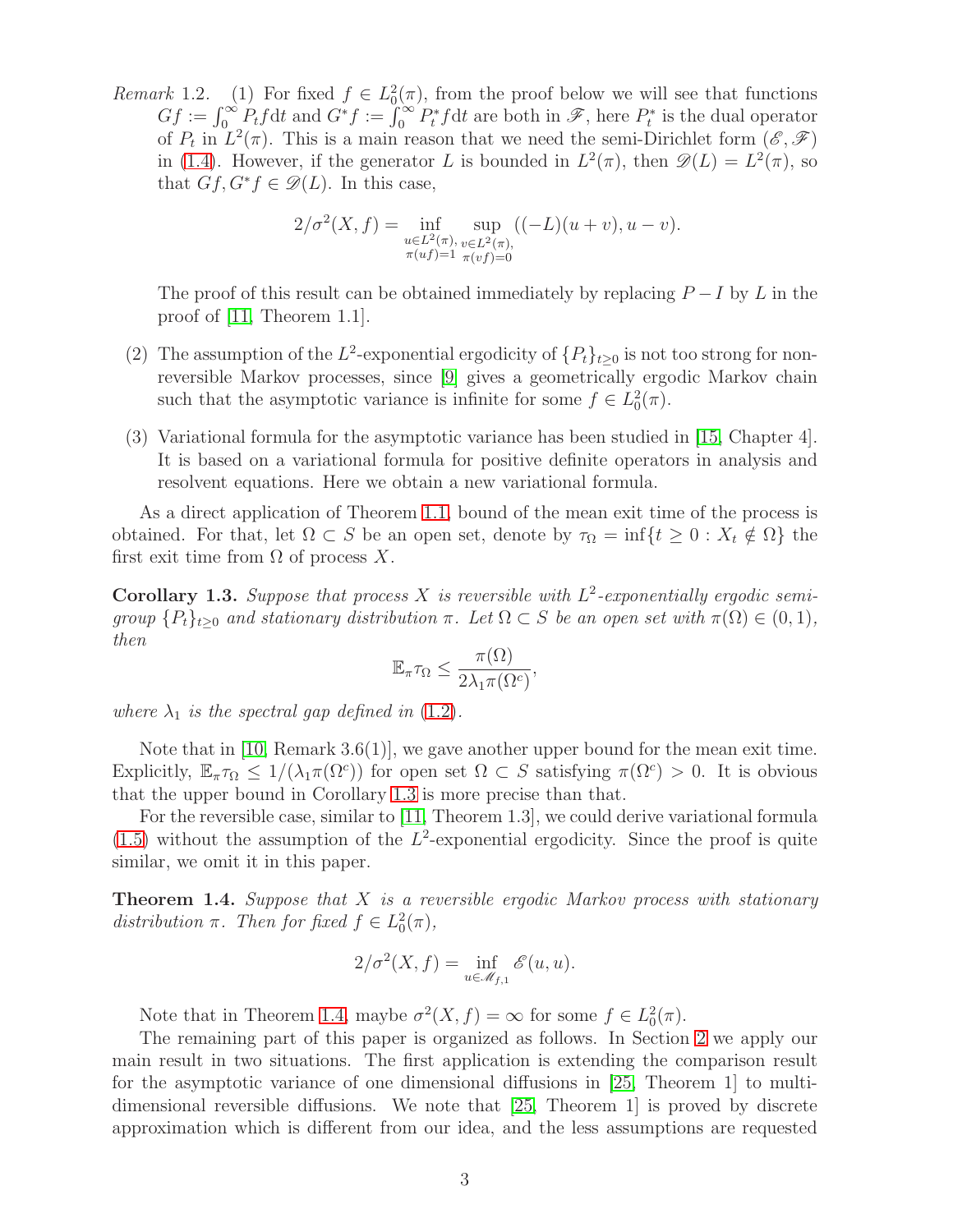in our proof. Another application is a comparison result between reversible and nonreversible diffusions on Riemannian Manifolds, which shows the asymptotic variance of a non-reversible diffusion is smaller. The similar result can be found in  $[8, 13]$  $[8, 13]$  (for example, [\[13\]](#page-12-9) proves a similar result on compact manifolds by using a spectral theorem), we provide a complete different proof by the new variational formula. Finally, the proofs of Theorem [1.1](#page-1-2) and Corollary [1.3](#page-2-0) are given in Section 3.

## <span id="page-3-0"></span>2 Applications

#### 2.1 Reversible diffusions

First, we recall the comparison theorem proved in [\[25,](#page-12-14) Theorem 1]. Fix a  $C<sup>1</sup>$  probability density function  $\mu : [I_1, I_2] \to (0, \infty)$ , where  $-\infty \leq I_1 < I_2 \leq \infty$ . Given a  $C^1$  positive function  $\eta$  on  $[I_1, I_2]$  and consider a one-dimensional Langevin diffusion:

$$
dX_t^{\eta} = \eta(X_t^{\eta}) dB_t + \left(\frac{1}{2}\eta^2(X_t^{\eta})\log \mu'(X_t^{\eta}) + \eta(X_t^{\eta})\eta'(X_t^{\eta})\right)dt.
$$

Under some additional conditions (see [\[25,](#page-12-14) Page 133]), [\[25\]](#page-12-14) proves that for any  $f \in L_0^2(\mu)$ , and two  $C^1$  positive functions  $\eta$ ,  $\eta_1$  on  $[I_1, I_2]$  such that  $\eta_1(x) \leq \eta(x)$  for all  $x \in [I_1, I_2]$ ,

$$
\sigma^2(X^{\eta_1}, f) \ge \sigma^2(X^{\eta}, f).
$$

Note that in [\[25\]](#page-12-14), the above conclusion is proved by discrete approximation. In fact, we can obtain the above result by a direct calculation as follows. For convenience, we only consider the case on half-line.

<span id="page-3-2"></span>Fix a  $C^1$  probability density function  $\pi : [0, \infty) \to (0, \infty)$ . Given a  $C^1$  positive function a on  $[0, \infty)$  and consider a one-dimensional diffusion  $X^a$  with reflecting boundary 0 and generator:

$$
L_a = a(x)\frac{\mathrm{d}^2}{\mathrm{d}x^2} + b(x)\frac{\mathrm{d}}{\mathrm{d}x},\tag{2.1}
$$

where  $b(x) = a(x)(\pi'(x)/\pi(x)) + a'(x)$ . Let  $\pi(dx) = \pi(x)dx$ . It is easy to see that  $L_a$  is symmetric on  $L^2(\pi)$ . Choose a point  $x_0 > 0$  and set

$$
c(x) = \int_{x_0}^x \frac{b(y)}{a(y)} dy \quad \text{and} \quad \varphi(x) = \int_0^x e^{-c(y)} dy.
$$

<span id="page-3-1"></span>So we have

$$
\pi(x) = e^{c(x)} \pi(x_0) a(x_0) / a(x).
$$
\n(2.2)

Assume that  $X^a$  is non-explosive, that is,

$$
\int_0^\infty \varphi'(y)\pi([0, y])\mathrm{d}y = \infty,
$$

then X is ergodic with stationary distribution  $\pi(dx)$ (see e.g. [\[4,](#page-11-7) Table 5.1]).

For fixed function  $f \in L_0^2(\pi)$ , consider Poisson equation  $-L_a u = f$ . By some direct calculations and [\(2.2\)](#page-3-1), the equation has strong solution

$$
u(x) = \int_0^x e^{-c(y)} \left( \int_y^\infty f(z) \frac{e^{c(z)}}{a(z)} dz \right) dy = \frac{1}{\pi(x_0) a(x_0)} \int_0^\infty f(z) \varphi(x \wedge z) \pi(dz).
$$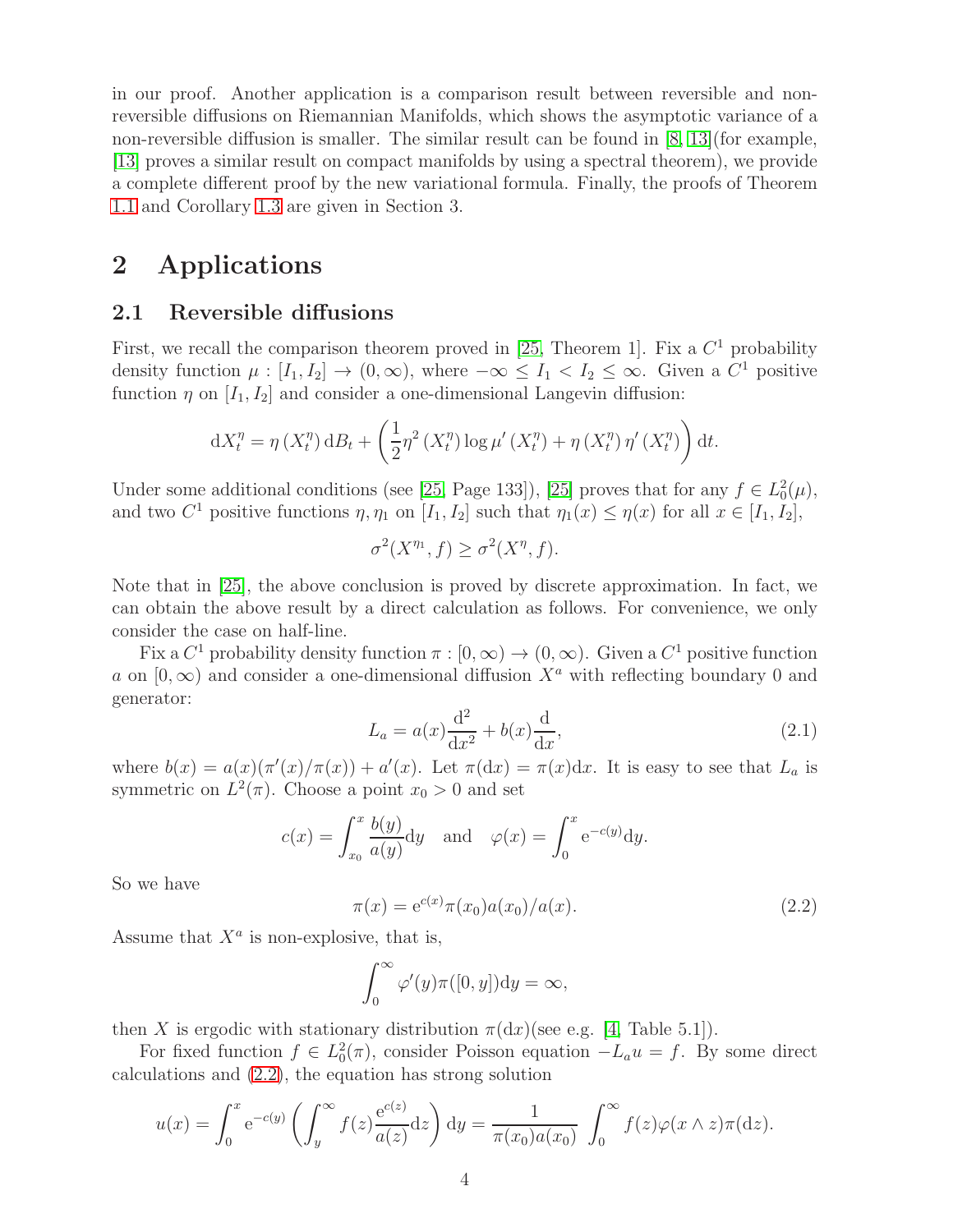Since  $\sigma^2(X, f) = 2(u, f)$  by Lemma [3.1](#page-8-0) and [\(3.3\)](#page-9-0) below, from  $\pi(f) = 0$  and the integration by parts we have that

<span id="page-4-0"></span>
$$
\frac{1}{2}\sigma^2(X^a, f) = \frac{1}{a(x_0)\pi(x_0)} \int_0^\infty \int_0^\infty f(x)f(y)\varphi(x\wedge y)\pi(\mathrm{d}y)\pi(\mathrm{d}x)
$$
\n
$$
= \frac{2}{a(x_0)\pi(x_0)} \int_0^\infty \varphi(x)f(x) \int_x^\infty f(y)\pi(\mathrm{d}y)\pi(\mathrm{d}x)
$$
\n
$$
= -\frac{2}{a(x_0)\pi(x_0)} \int_0^\infty \varphi(x)f(x) \int_0^x f(y)\pi(\mathrm{d}y)\pi(\mathrm{d}x) \qquad (2.3)
$$
\n
$$
= -\frac{1}{a(x_0)\pi(x_0)} \int_0^\infty \varphi(x)\left[\left(\int_0^x f(y)\pi(\mathrm{d}y)\right)^2\right]' \mathrm{d}x
$$
\n
$$
= \int_0^\infty \left(\int_0^x f(y)\pi(\mathrm{d}y)\right)^2 \frac{1}{a(x)\pi(x)} \mathrm{d}x.
$$

Using the above representation, we obtain the following comparison theorem directly.

**Theorem 2.1.** Let a,  $a_1$  be two  $C^1$  positive function on  $[0, \infty)$ . Then Langevin diffusions  $X^a$  and  $X^{a_1}$ , with generators of form  $(2.1)$ , possess the same stationary distribution  $\pi$ . Moreover, if  $a \ge a_1$ , then for any  $f \in L_0^2(\pi)$ ,

$$
\sigma^2(X^a, f) \le \sigma^2(X^{a_1}, f).
$$

In particular, for fixed  $f \in L_0^2(\pi)$ ,  $\sigma^2(X^{ka}, f)$  is non-increasing for  $k \in (0, \infty)$ .

For multi-dimensional reversible diffusion processes, explicit representation [\(2.3\)](#page-4-0) for the asymptotic variance is difficult to obtain. However, we could use Theorem [1.4](#page-2-1) to get the similar comparison result as follows.

Let  $V \in C^2(\mathbb{R}^d)$  with  $\int_{\mathbb{R}^d} e^{V(x)} dx < \infty$ . Consider the reversible diffusion process  $X^A$ generated by elliptic operator

$$
L_A = \sum_{i,j} a_{ij}(x) \frac{\partial^2}{\partial x_i \partial x_j} + \sum_i b_i(x) \frac{\partial}{\partial x_i},
$$

where  $A(x) = (a_{ij}(x))_{1 \le i,j \le d}$ ,  $x \in \mathbb{R}^d$  are positive definite matrices with  $a_{ij} \in C^2(\mathbb{R}^d)$  and

$$
b_i(x) = \sum_j a_{ij}(x) \frac{\partial}{\partial x_j} V(x) + \sum_j \frac{\partial}{\partial x_j} a_{ij}(x).
$$

Assume that  $X^A$  is non-explosive. By [\[21,](#page-12-15) Theorem 4.2.1], we see that process  $X^A$  is ergodic with stationary distribution

$$
\pi(\mathrm{d}x) := \frac{\mathrm{e}^{V(x)}}{\int_{\mathbb{R}^d} \mathrm{e}^{V(y)} \mathrm{d}y} \mathrm{d}x.
$$

Denote by  $(\mathscr{E}_A(\cdot,\cdot), \mathscr{F}_A)$  the Dirichlet form associated with the process  $X^A$ . Explicitly, we see that

<span id="page-4-1"></span>
$$
\mathscr{E}_A(u,v) = \int_{\mathbb{R}^d} \nabla u \cdot A \nabla v d\pi, \quad \text{for } u, v \in \mathscr{F}_A := \{ u \in L^2(\pi) : \mathscr{E}_A(u, u) < \infty \}. \tag{2.4}
$$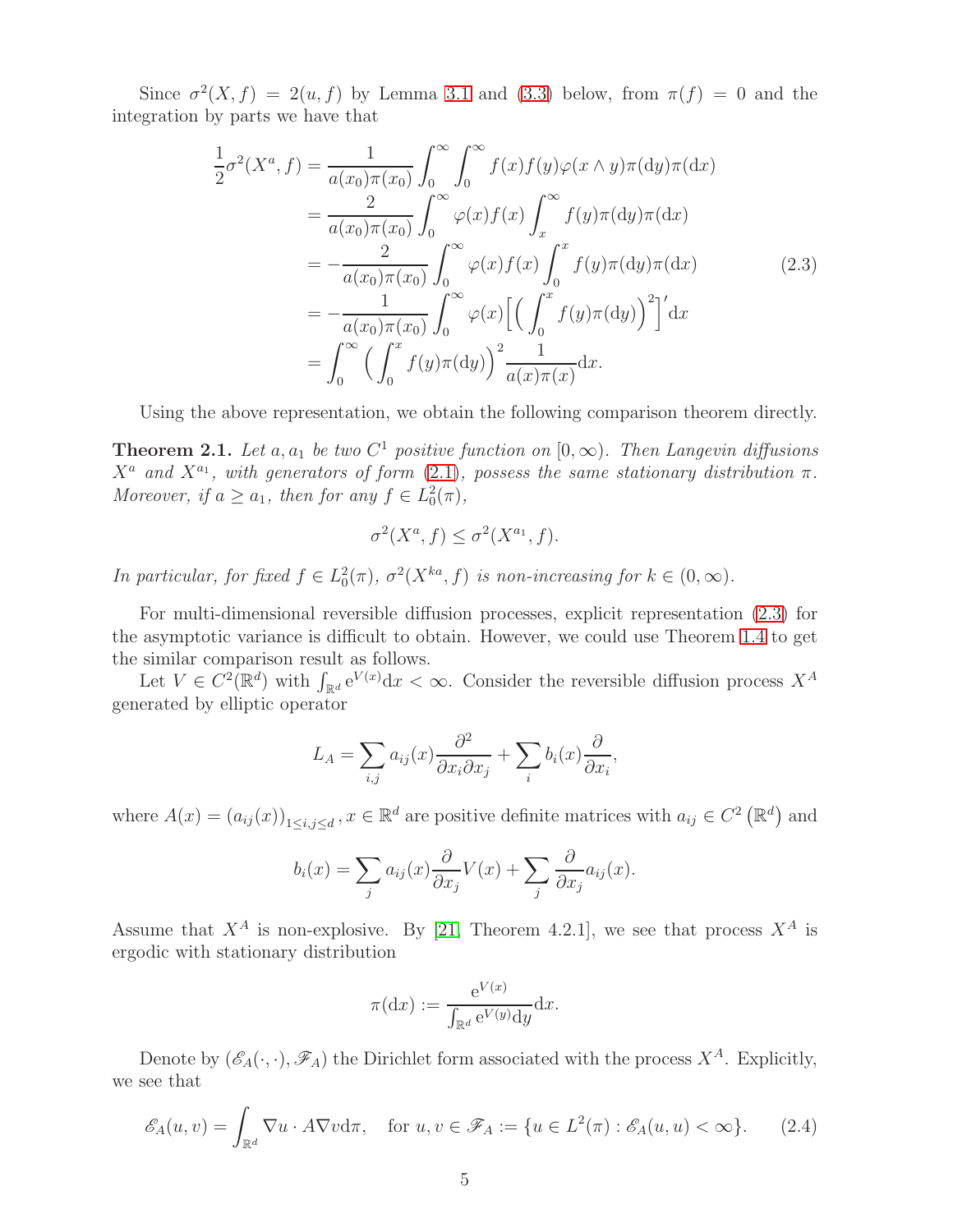**Theorem 2.2.** Let  $V \in C^2(\mathbb{R}^d)$  with  $\int_{\mathbb{R}^d} e^{V(x)} dx < \infty$ ,  $A(x) = (a_{ij}(x))_{1 \le i,j \le d}$  and  $A_1(x) =$  $(a_{ij}^1(x))_{1\leq i,j\leq d}, x \in \mathbb{R}^d$  be positive definite matrices satisfying  $a_{ij}, a_{ij}^1 \in C^2(\mathbb{R}^d)$  for  $1 \leq$  $i, j \leq d$ . Suppose that  $A_1 \leq A$  in the sense that  $A(x) - A_1(x)$  is non-negative definite for all  $x \in \mathbb{R}^d$ . Then for any  $f \in L_0^2(\pi)$ ,

<span id="page-5-0"></span>
$$
\sigma^2(X^{A_1}, f) \ge \sigma^2(X^A, f). \tag{2.5}
$$

In particular, for fixed  $f \in L_0^2(\pi)$ ,  $\sigma^2(X^{kA}, f)$  is non-increasing for  $k \in (0, \infty)$ .

*Proof.* Since  $A_1 \leq A$ , by [\(2.4\)](#page-4-1) it is easy to check that  $\mathscr{F}_{A_1} \supseteq \mathscr{F}_A$  and

$$
\mathscr{E}_{A_1}(u, u) \leq \mathscr{E}_A(u, u)
$$
 for all  $u \in \mathscr{F}_A$ .

Fix  $f \in L_0^2(\pi)$ . The inequality [\(2.5\)](#page-5-0) is trivial when  $\sigma^2(X^{A_1}, f) = \infty$ . Now assume that  $\sigma^2(X^{A_1}, f) < \infty$ . It follows from Theorem [1.4](#page-2-1) that

$$
2/\sigma^{2}(X^{A_1}, f) = \inf_{\substack{u \in \mathscr{F}_{A_1}, \\ \pi(fu) = 1}} \mathscr{E}_{A_1}(u, u) \le \inf_{\substack{u \in \mathscr{F}_{A}, \\ \pi(fu) = 1}} \mathscr{E}_{A}(u, u) = 2/\sigma^{2}(X^{A}, f).
$$

Hence, the proof is completed.

#### 2.2 Non-reversible diffusions on Riemannian Manifolds

In this section, we turn to non-reversible case. Let  $M$  be a connected, complete Riemannian manifold with empty boundary or convex boundary, and  $\langle \cdot, \cdot \rangle$  be the inner product under the Riemannian metric. Denote dx and  $\Delta$  by the Riemannian volume and Laplace operator on M, respectively.

Let  $\pi(\mathrm{d}x) := e^{-U(x)} \mathrm{d}x$  be a probability measure on M with potential function  $U \in$  $C<sup>2</sup>(M)$ . We consider the following diffusion operator:

$$
\mathfrak{L}\varphi = \Delta\varphi - \langle \nabla U - Z, \nabla\varphi \rangle, \tag{2.6}
$$

where Z is a  $C^1$  vector field on M. Denote by  $\mathfrak{L}^*$  the dual operator of  $\mathfrak{L}$  on  $L^2(\pi)$ :

$$
\mathfrak{L}^*\varphi = \Delta\varphi - \langle \nabla U + Z, \nabla\varphi \rangle - (\text{div}\,Z - \langle \nabla U, Z \rangle)\varphi,
$$

where div is the divergence operator. It is well known that  $\pi$  is the invariant measure of  $\mathfrak L$  if and only if  $(\mathfrak L^* 1,\varphi)=0$  for  $\varphi\in C_0^\infty(M)$ , i.e.,

$$
\int_M (\operatorname{div} Z - \langle \nabla U, Z \rangle) \varphi \mathrm{d}\pi = \int_M \operatorname{div} (Z e^{-U}) \varphi \mathrm{d}x = 0.
$$

From now on we assume that

<span id="page-5-1"></span>
$$
\operatorname{div}(Ze^{-U}) \equiv 0. \tag{2.7}
$$

Then by [\[3,](#page-11-8) Corollary 3.6], the diffusion X with generator  $\mathfrak L$  is ergdoic with stationary distribution  $\pi$ .

Denote the symmetric part of  $\mathfrak L$  with respect to  $\pi$  by  $\overline{\mathfrak L} := \Delta - \langle \nabla U, \nabla \rangle$ . and let  $\overline{X}$ be the diffusion generated by  $\overline{2}$ .

 $\Box$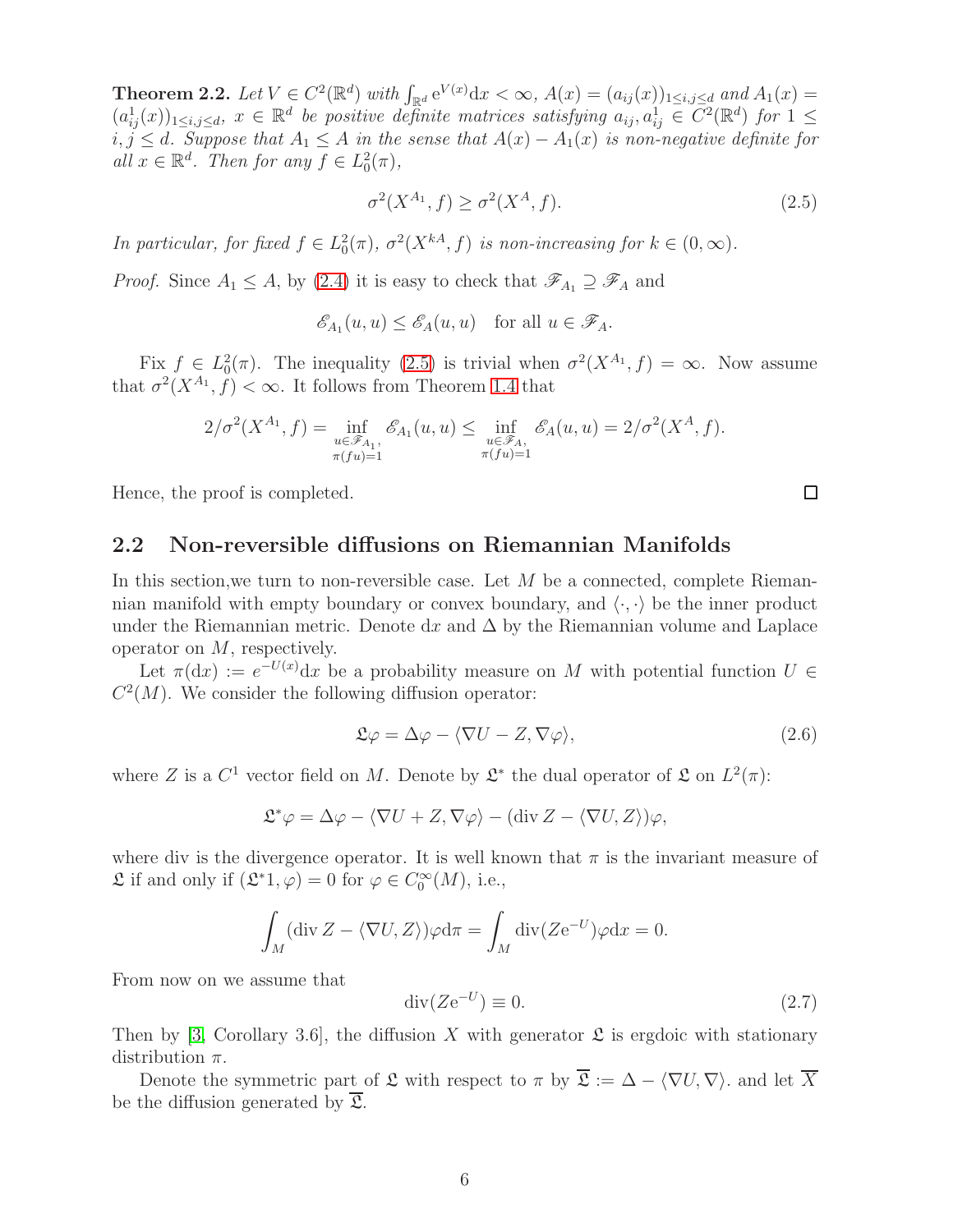Define  $(\mathscr{E}, \mathscr{F})$  as the semi-Dirichlet form generated by  $\mathfrak{L}$ , and denote its symmetric part and antisymmetric part by  $\overline{\mathscr{E}}$ ,  $\widehat{\mathscr{E}}$  respectively. So from the integration by parts and  $(2.7)$ , we have

$$
\overline{\mathscr{E}}(\varphi,\phi) = \int_M \langle \nabla \varphi, \nabla \phi \rangle d\pi \quad \text{and} \quad \widehat{\mathscr{E}}(\varphi,\phi) = \int_M \phi \langle Z, \nabla \varphi \rangle d\pi \quad \varphi,\phi \in C_0^{\infty}(M).
$$

Indeed, it is easy to check that  $(\overline{\mathscr{E}}, \mathscr{F})$  is the Dirichlet form generated by  $\overline{\mathfrak{L}}$ . We suppose that the following **Assumption A** holds:

- (A1)  $|\Delta U| \leq \epsilon_* |\nabla U|^2 + C_U$  for some  $\epsilon_* < 1$  and  $C_U \geq 0$ ;
- (A2) there is a constant K such that  $|Z| \le K(|\nabla U| + 1);$
- (A3) the symmetric Dirichlet form  $(\overline{\mathscr{E}}, \mathscr{F})$  satisfies the Poincaré inequality, i.e., there exists a constant  $\lambda_1 > 0$  such that

<span id="page-6-1"></span>
$$
\|\varphi\|^2 \le \lambda_1^{-1} \overline{\mathscr{E}}(\varphi, \varphi) \quad \text{for all } \varphi \in \mathscr{F},
$$

where  $\|\cdot\|$  is  $L^2(\pi)$ -norm.

We note that  $(A3)$  is equivalent to the  $L^2$ -exponential ergodicity of semigroup of diffusion  $\overline{X}$ .

<span id="page-6-2"></span>**Lemma 2.3.** If Assumption A and [\(2.7\)](#page-5-1) hold, then  $(\mathscr{E}, \mathscr{F})$  satisfies the sector condition  $(1.1)$ . Therefore, Theorem [1.1](#page-1-2) holds for the diffusion X.

*Proof.* Since  $(\overline{\mathscr{E}}, \mathscr{F})$  is symmetric, it satisfies the sector condition, we only need to check the sector condition for the antisymmetric part  $\hat{\mathscr{E}}$ .

Fix  $\phi, \varphi \in C_0^{\infty}(M)$ . By Cauchy-Schwarz inequality and (A2) we have

$$
\int_{M} \langle \phi Z, \nabla \varphi \rangle d\pi \leq K \int_{M} (|\nabla U| + 1) |\phi \nabla \varphi| d\pi
$$
\n
$$
\leq K \int_{M} |\phi \nabla \varphi| d\pi + K \overline{\mathscr{E}}(\varphi, \varphi)^{1/2} |||\nabla U|\phi||.
$$
\n(2.8)

For the last term above, the integration by parts on manifold, Cauchy-Schwarz inequality and (A1) yield that

<span id="page-6-0"></span>
$$
\|\nabla U|\phi\|^2 = -\int_M \langle \phi^2 \nabla U, \nabla e^{-U} \rangle \mathrm{d}x = \int_M \mathrm{div} \left( \phi^2 \nabla U \right) e^{-U} \mathrm{d}x
$$
  
= 
$$
\int_M \langle 2\phi \nabla \phi, \nabla U \rangle \mathrm{d}\pi + \int_M \Delta U \phi^2 \mathrm{d}\pi
$$
  
= 
$$
\int_M \langle 2\phi \nabla \phi, \nabla U \rangle \mathrm{d}\pi + \int_M \left( \epsilon_* |\nabla U|^2 + C_U \right) \phi^2 \mathrm{d}\pi.
$$
 (2.9)

Now fix  $\varepsilon > 0$  such that  $\epsilon_* + \varepsilon < 1$ . Combining inequality  $|xy| \leq (x^2/\varepsilon + \varepsilon y^2)/2$  with  $(2.9)$  and  $(A3)$  we have

$$
\|\nabla U|\phi\|^2 \le 2 \int |\nabla \phi| |\phi \nabla U| d\pi + \int (\epsilon_* |\nabla U|^2 + C_U) \phi^2 d\pi
$$
  
\n
$$
\le \frac{1}{\varepsilon} \overline{\mathscr{E}}(\phi, \phi) + (\epsilon_* + \varepsilon) \|\phi|\nabla U|\|^2 + C_U \|\phi\|^2
$$
  
\n
$$
\le \frac{1}{\varepsilon} \overline{\mathscr{E}}(\phi, \phi) + (\epsilon_* + \varepsilon) \|\phi|\nabla U|\|^2 + C_U \lambda_1^{-1} \overline{\mathscr{E}}(\phi, \phi),
$$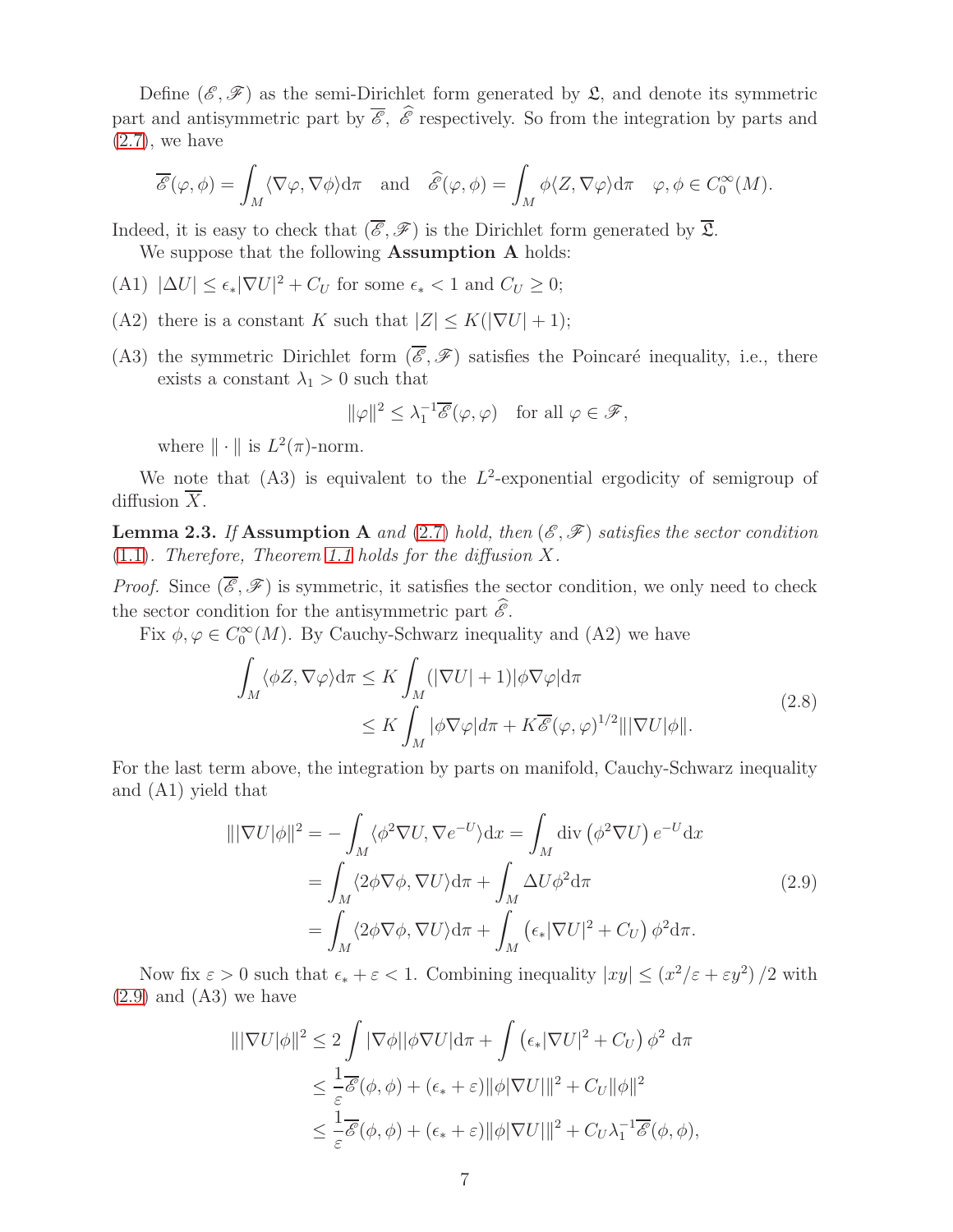which implies that

$$
\|\nabla U|\phi\|^2 \le \frac{\lambda_1 + C_U \varepsilon}{(1 - \epsilon_* - \varepsilon)\varepsilon \lambda_1} \overline{\mathscr{E}}(\phi, \phi).
$$

Combining this with [\(2.8\)](#page-6-1) and (A3), we obtain that  $\hat{\mathscr{E}}$  satisfies the sector condition on  $\mathscr{F}$ . F.

From Lemma [2.3](#page-6-2) and Theorem [1.1,](#page-1-2) we obtain the following comparison result.

<span id="page-7-0"></span>**Theorem 2.4.** Suppose that **Assumption A** holds. Then for any  $f \in L_0^2(\pi)$ ,

$$
\sigma^2(X, f) \le \sigma^2(\overline{X}, f).
$$

Proof. Since the conditions in Theorem [1.1](#page-1-2) are satisfied by Lemma [2.3,](#page-6-2) we obtain by taking  $v = 0$  that

$$
2/\sigma^{2}(X, f) = \inf_{u \in \mathcal{M}_{f,1}} \sup_{v \in \mathcal{M}_{f,0}} \mathcal{E}(u + v, u - v)
$$
  
 
$$
\geq \inf_{u \in \mathcal{M}_{f,1}} \mathcal{E}(u, u) = \inf_{u \in \mathcal{M}_{f,1}} \overline{\mathcal{E}}(u, u) = 2/\sigma^{2}(\overline{X}, f).
$$

 $\Box$ 

Remark 2.5. Similar comparison result in Theorem [2.4](#page-7-0) can be found in [\[8,](#page-11-5) [13\]](#page-12-9). For example, [\[13\]](#page-12-9) proves the comparison theorem by using a spectral theorem (see [\[13,](#page-12-9) Section 3.4.3]). Here we provide a completely different proof by the new variational formula.

Example 2.6. ([\[16,](#page-12-16) Example 5.2]) Let  $M = \mathbb{R}^2$ , potential function  $U(x) = (1/2\pi)e^{-|x|^2/2}$ and vector field

$$
Z = -cx_2 \frac{\partial}{\partial x_1} + cx_1 \frac{\partial}{\partial x_2},
$$

where c is a positive constant. Consider the 2-dimensional Ornstein-Uhlenbeck diffusion with rotation:

$$
\mathfrak{L} := \frac{1}{2} \left( \frac{\partial^2}{\partial x_1^2} + \frac{\partial^2}{\partial x_2^2} \right) - (x_1 + cx_2) \frac{\partial}{\partial x_1} - (x_2 - cx_1) \frac{\partial}{\partial x_2}.
$$

Its invariant probability measure is  $\pi(dx) = (1/2\pi)e^{-|x|^2/2}dx$ . The symmetric part of  $\mathfrak L$ with respect to  $\pi$  is

$$
\overline{\mathfrak{L}} := \left(\frac{\partial^2}{\partial x_1^2} + \frac{\partial^2}{\partial x_2^2}\right) - x_1 \frac{\partial}{\partial x_1} - x_2 \frac{\partial}{\partial x_2}.
$$

Since the symmetric Ornstein-Uhlenbeck diffusion generated by  $\overline{\mathfrak{L}}$  is exponentially ergodic, (A3) is satisfied. A direct calculation shows that  $div(Ze^{-U}) = 0$  and (A1), (A2) are satisfied. Hence, Theorems [1.1](#page-1-2) and [2.4](#page-7-0) are valid.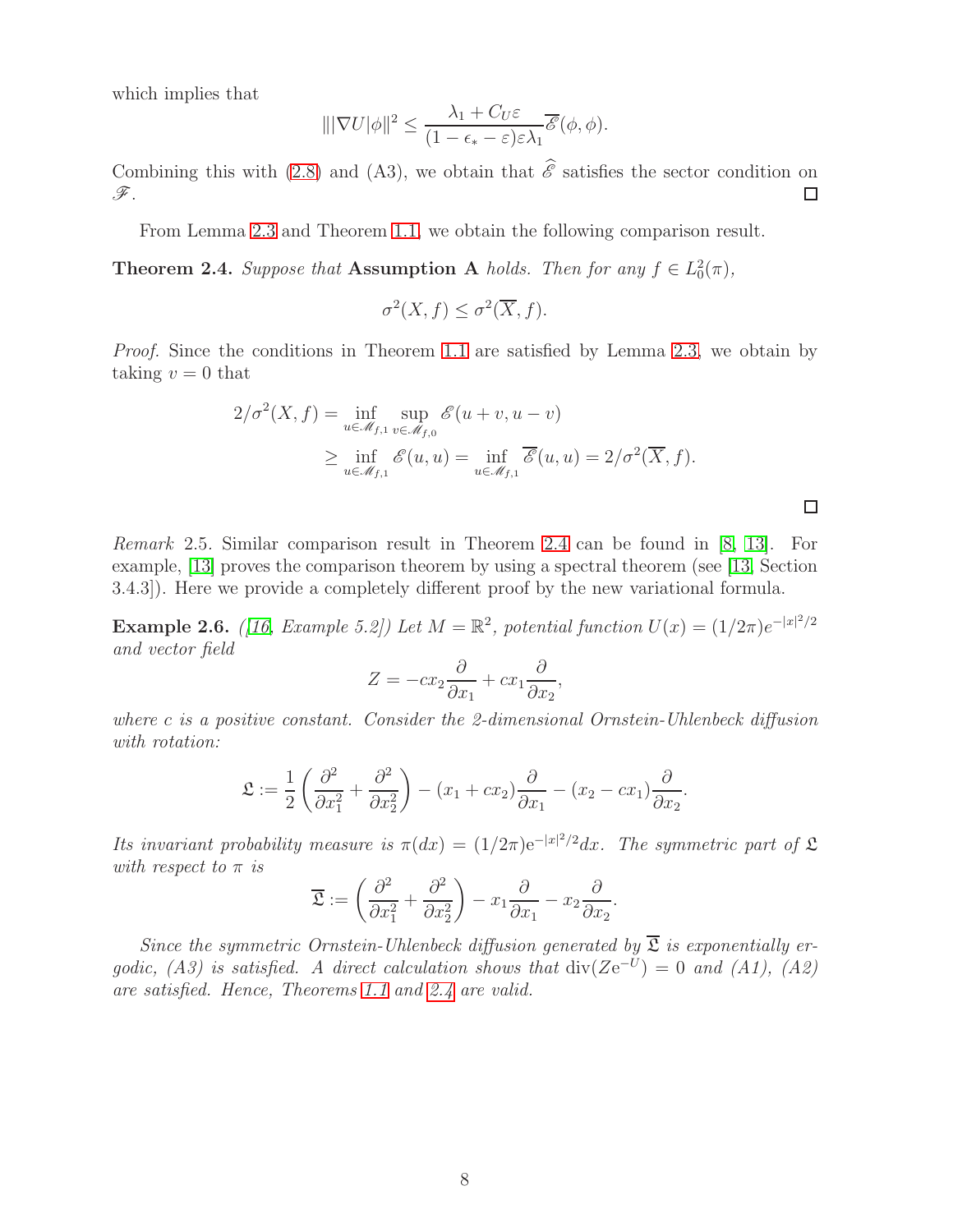### 3 Proofs of Theorem [1.1](#page-1-2) and Corollary [1.3](#page-2-0)

Recall that  $X = \{X_t\}_{t>0}$  is a positive recurrent (or ergodic) Markov process on a Polish space  $(S, \mathcal{S})$ , with strongly continuous contraction transition semigroup  $\{P_t\}_{t\geq 0}$  and stationary distribution  $\pi$ .  $(L, \mathscr{D}(L))$ ,  $(\mathscr{E}, \mathscr{F})$  are its associated infinitesimal generator in  $L^2(\pi)$  and semi-Dirichlet form, respectively. For fixed  $f \in L_0^2(\pi)$ , we want to study the asymptotic variance of X and f defined in  $(1.3)$ . Indeed, from [\[15,](#page-12-12) Section 2.5], we see that the asymptotic variance can be represented by  $P_t$  as follows:

<span id="page-8-2"></span>
$$
\sigma^{2}(X,f) = 2 \lim_{t \to \infty} \int_{0}^{t} (1 - \frac{s}{t})(P_{s}f,f)ds.
$$
\n(3.1)

To prove Theorem [1.1,](#page-1-2) first we do some preparations. For any  $\alpha > 0$ , set  $G_{\alpha} f = \int_0^{\infty} e^{-\alpha s} P_s f ds$  for  $f \in L^2(\pi)$ . From [\[18,](#page-12-11) Chapter 1, Proposition 1.10] we see that  $(G_{\alpha})_{\alpha > 0}$ is the strong continuous contraction resolvent associated to L and  $G_{\alpha} f \in \mathscr{D}(L)$  for all  $f \in L^2(\pi)$ . If the semigroup  $\{P_t\}_{t\geq 0}$  is  $L^2$ -exponentially ergodic, then it is known that  $Gf := \int_0^\infty P_s f \, ds \in L^2(\pi) \text{ for } f \in L^2_0(\pi).$ 

<span id="page-8-0"></span>**Lemma 3.1.** Suppose that the semigroup  $\{P_t\}_{t\geq 0}$  is  $L^2$ -exponentially ergodic and its corresponding semi-Dirichlet form  $(\mathscr{E}, \mathscr{F})$  satisfies the sector condition [\(1.1\)](#page-1-5). Then for all  $f \in L_0^2(\pi)$ , we have  $Gf \in \mathscr{D}(L)$  and

<span id="page-8-1"></span>
$$
\mathscr{E}(Gf, u) = (f, u), \quad u \in \mathscr{F}.
$$

*Proof.* We first prove that  $Gf \in \mathcal{D}(L)$  for all  $f \in L_0^2(\pi)$ . Note that the generator L is closed and densely defined, that is,  $\mathscr{D}(L)$  is complete with respect to the graph norm  $\|Lu\| + \|u\|, u \in \mathscr{D}(L)$  (see e.g. [\[18,](#page-12-11) Chapter 1, Proposition 1.10]). Thus for fixed  $f \in L_0^2(\pi)$ , we only need to prove that  $||G_{1/n}f - Gf|| \to 0$  as  $n \to \infty$  and  $\{G_{1/n}f\}_{n \ge 1}$ is a Cauchy sequence under  $||L \cdot ||$  by  $G_{1/n}f \in \mathscr{D}(L), n \ge 1$ . Indeed, it follows from  $L^2$ -exponential ergodicity and Hölder inequality that

$$
||G_{1/n}f - Gf|| = \Big\|\int_0^\infty (1 - e^{-s/n})P_s f ds\Big\| \le \int_0^\infty (1 - e^{-s/n})||P_s f|| ds
$$
  
\n
$$
\le C||f|| \int_0^\infty (1 - e^{-s/n})e^{-\lambda_1 s} ds
$$
  
\n
$$
= C||f|| \frac{1/n}{\lambda_1(\lambda_1 + 1/n)} \to 0, \text{ as } n \to \infty.
$$
\n(3.2)

On the other hand, since  $Lf = (\alpha - G_{\alpha}^{-1})f$  for all  $\alpha > 0$  and  $f \in L_0^2(\pi)$ , we have

$$
||L(G_{1/n}f - G_{1/m}f)|| = ||(1/n - G_{1/n}^{-1})G_{1/n}f - (1/m - G_{1/m}^{-1})G_{1/m}f||
$$
  
\n
$$
= ||\frac{1}{n}G_{1/n}f - \frac{1}{m}G_{1/m}f||
$$
  
\n
$$
\leq \frac{1}{n}||G_{1/n}f - G_{1/m}f|| + |\frac{1}{n} - \frac{1}{m}|||G_{1/m}f||
$$
  
\n
$$
\to 0, \text{ as } n, m \to \infty.
$$

Therefore  $Gf \in \mathscr{D}(L)$ .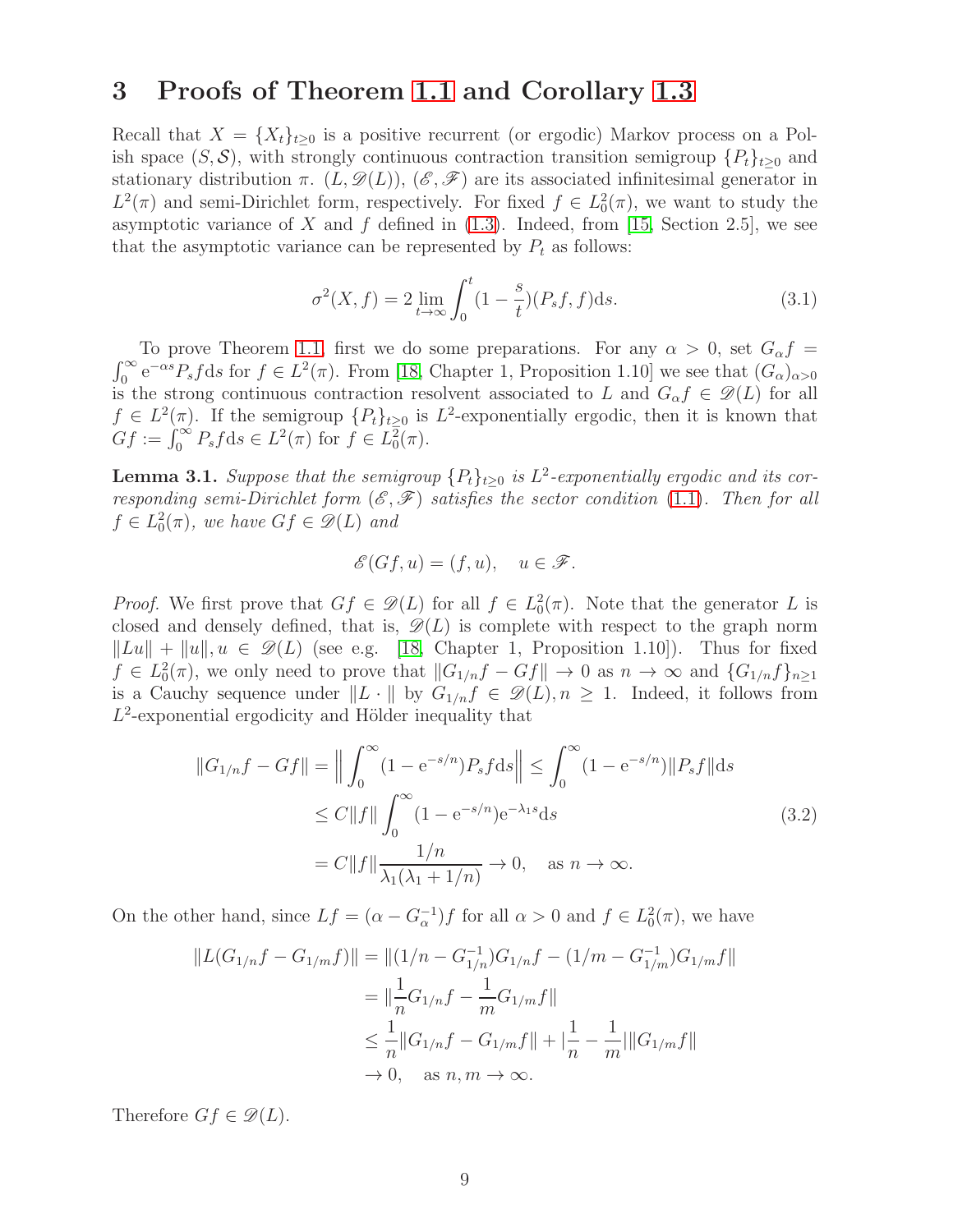Next we prove that  $-LGf = f$  for  $f \in L_0^2(\pi)$ . Arguing similarly as we did in [\(3.2\)](#page-8-1),  $\lim_{\beta\to 0} ||G_{\beta}f - Gf|| = 0$  for  $f \in L_0^2(\pi)$ . Combining this fact with the property  $G_{\beta} - G_{\alpha} =$  $(\alpha - \beta)G_{\alpha}G_{\beta}$ , we obtain that

$$
Gf - G_{\alpha}f = \alpha G_{\alpha}Gf, \quad \text{for } \alpha > 0, \ f \in L_0^2(\pi).
$$

Using this equality and the fact  $Gf \in \mathcal{D}(L)$  shows that for any  $\alpha > 0$  and  $f \in L_0^2(\pi)$ ,

$$
G_{\alpha}(-LGf) = G_{\alpha}(G_{\alpha}^{-1} - \alpha)Gf = Gf - \alpha G_{\alpha}Gf = G_{\alpha}f.
$$

That is,  $-LGf = f$  for all  $f \in L_0^2(\pi)$ .

From above analysis and [\[18,](#page-12-11) Chapter 1, Corollary 2.10] we could obtain that for any  $f \in L_0^2(\pi), u \in \mathscr{F},$ 

$$
\mathscr{E}(Gf, u) = ((-L)Gf, u) = (f, u).
$$

We now proceed to prove Theorem [1.1.](#page-1-2)

**Proof of Theorem [1.1.](#page-1-2)** For fixed  $f \in L_0^2(\pi)$ , we first claim that the limit in [\(1.3\)](#page-1-0), i.e. [\(3.1\)](#page-8-2), exists and  $\sigma^2(X, f) = 2(Gf, f) < \infty$ . Indeed, for  $t > 0$ ,

$$
2\int_0^t (1 - \frac{s}{t})(P_s f, f) ds = 2\int_0^t (P_s f, f) ds - \frac{2}{t} \int_0^t s(P_s f, f) ds.
$$

Since  $\{P_t\}_{t\geq 0}$  is  $L^2$ -exponentially ergodic, we arrive at

$$
\frac{1}{t} \Big| \int_0^t s(P_s f, f) \, ds \Big| \le \frac{1}{t} \int_0^t s \|P_s f\| \|f\| \, ds \le \frac{C \|f\|^2}{t} \int_0^t s e^{-\lambda_1 s} \, ds
$$
\n
$$
\le \frac{1 - (1 + \lambda_1 t) e^{-\lambda_1 t}}{t} C \|f\|^2 \to 0, \text{ as } t \to \infty,
$$

and

$$
\left| \int_t^{\infty} (P_s f, f) \mathrm{d}s \right| \le C \|f\|^2 \int_t^{\infty} e^{-\lambda_1 s} \mathrm{d}s \to 0, \quad \text{as } t \to \infty.
$$

Therefore, by combining above analysis, we obtain that the limit in [\(3.1\)](#page-8-2) exists and

$$
\sigma^2(X, f) = 2 \int_0^\infty (P_s f, f) \mathrm{d} s < \infty.
$$

By the Fubini-Tonelli's theorem and  $L^2$ -exponential ergodicity again we get

$$
\int_0^\infty (P_s f, f) \mathrm{d}s = \int_0^\infty \int_S f P_s f \mathrm{d}\pi \mathrm{d}s = \int_S \int_0^\infty f P_s f \mathrm{d}s \mathrm{d}\pi = (Gf, f).
$$

<span id="page-9-0"></span>Thus

$$
\sigma^2(X, f) = 2(Gf, f) < \infty. \tag{3.3}
$$

To prove [\(1.4\)](#page-1-1), we set  $w = Gf/(Gf, f)$ ,  $w^* = G^*f/(Gf, f)$  and  $u_0 = (w + w^*)/2$ ,  $v_0 =$  $(w - w^*)/2$ . Then  $u_0 \in \mathcal{M}_{f,1}$  and  $v_0 \in \mathcal{M}_{f,0}$  by noting

$$
(Gf, f) = \int_0^\infty (P_s f, f) \mathrm{d}s = \int_0^\infty (f, P_s^* f) \mathrm{d}s = (G^* f, f).
$$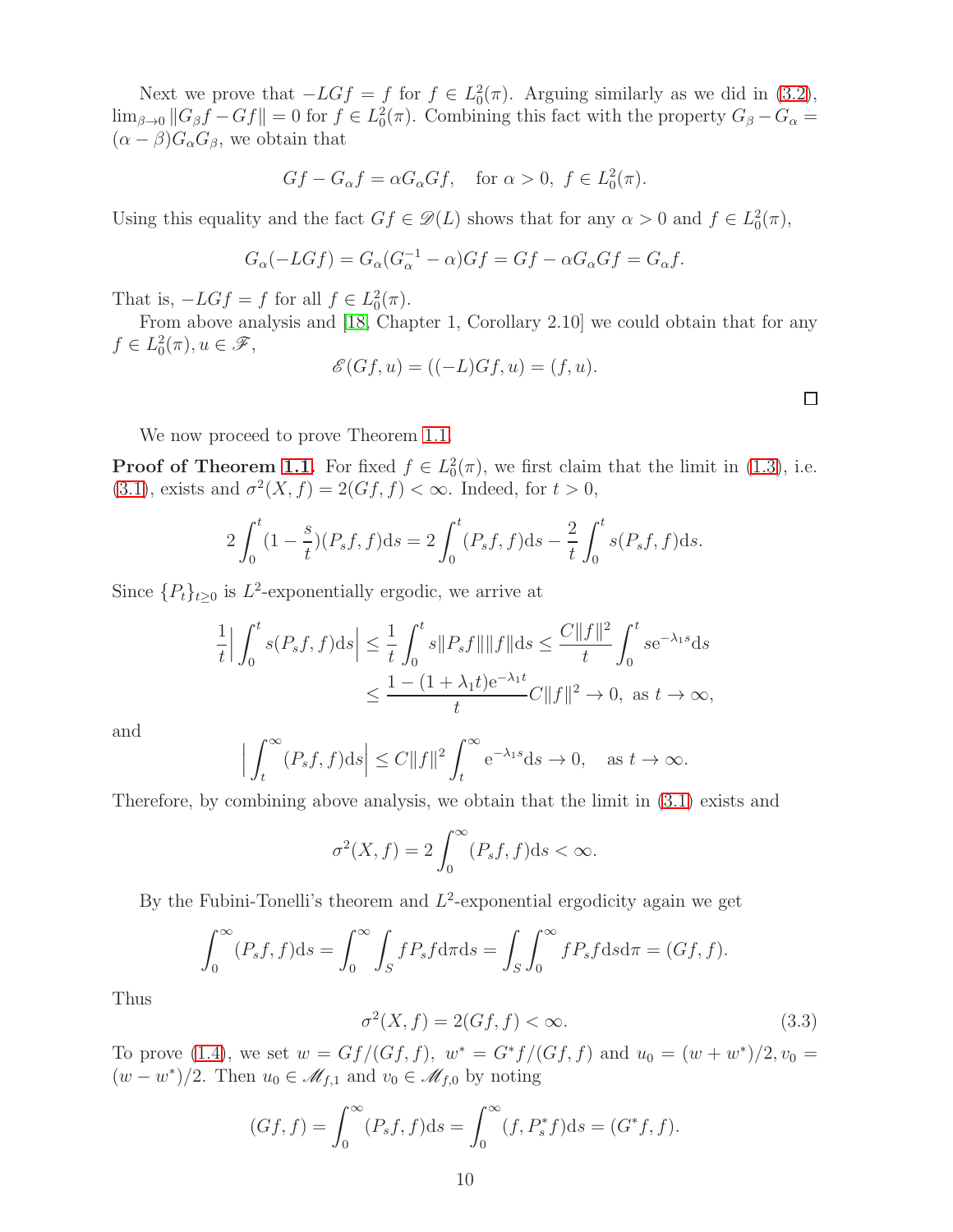Now let  $v_1 = v - v_0$  for any  $v \in \mathcal{M}_{f,0}$ . By the definition of  $w, w^*, v_0$  and Lemma [3.1,](#page-8-0) we have  $\pi(v_1f)=0$  and

$$
\mathscr{E}(v_1, w^*) = \mathscr{E}(w, v_1) = \frac{1}{(Gf, f)} \mathscr{E}(Gf, v_1) = \frac{1}{(Gf, f)} (f, v_1) = 0.
$$

Therefore, using this fact with  $\mathscr{E}(w, w^*) = 1/(Gf, f)$  and  $\mathscr{E}(u, u) \ge 0$  for all  $u \in \mathscr{F}$  gives that

$$
\mathscr{E}(u_0 + v, u_0 - v) = \mathscr{E}(w - v_1, w^* + v_1) = \mathscr{E}(w, w^*) - \mathscr{E}(v_1, v_1) \le 1/(Gf, f),
$$

which implies that

<span id="page-10-0"></span>
$$
1/(Gf, f) \ge \inf_{u \in \mathcal{M}_{f,1}} \sup_{v \in \mathcal{M}_{f,0}} \mathcal{E}(u+v, u-v).
$$
\n(3.4)

For the converse inequality, let  $u_1 = u - u_0$  for any  $u \in \mathcal{M}_{f,1}$ . Since  $u_0 \in \mathcal{M}_{f,1}$ , we also have  $\pi(u_1f) = 0$ . Similar argument shows that

<span id="page-10-1"></span>
$$
\mathscr{E}(u + v_0, u - v_0) = \mathscr{E}(w + u_1, w^* + u_1) = \mathscr{E}(w, w^*) + \mathscr{E}(u_1, u_1) \ge 1/(Gf, f).
$$

Therefore,

$$
1/(Gf, f) \le \inf_{u \in \mathcal{M}_{f,1}} \sup_{v \in \mathcal{M}_{f,0}} \mathcal{E}(u+v, u-v).
$$
\n(3.5)

So we obtain [\(1.4\)](#page-1-1) by combining [\(3.4\)](#page-10-0), [\(3.5\)](#page-10-1) and the fact  $\sigma^2(X, f) = 2(Gf, f)$ .

When process X is reversible,  $\mathscr{E}(\cdot, \cdot)$  is symmetric, i.e.,

$$
\mathscr{E}(u,v)=\mathscr{E}(v,u),\quad\text{for }u,v\in\mathscr{F}.
$$

Thus

$$
\mathscr{E}(u+v,u-v)=\mathscr{E}(u,u)-\mathscr{E}(v,v)\leq \mathscr{E}(u,u).
$$

That is, the supremum in [\(1.4\)](#page-1-1) is attained by  $v = 0$  for any fixed  $u \in \mathcal{M}_{f,1}$ . Hence, we obtain (1.5). obtain [\(1.5\)](#page-1-4).

By using Theorem [1.1,](#page-1-2) we prove Corollary [1.3](#page-2-0) as follows.

**Proof of Corollary [1.3.](#page-2-0)** Fix an open set  $\Omega \subset S$  with  $\pi(\Omega) \in (0,1)$ . It follows from [\[10,](#page-12-13) Theorem 3.3] that

<span id="page-10-2"></span>
$$
1/\mathbb{E}_{\pi}\tau_{\Omega} = \inf_{u \in \mathcal{N}_{\Omega,1}} \mathcal{E}(u, u), \tag{3.6}
$$

where  $\mathcal{N}_{\Omega,1} := \{u \in \mathscr{F} : u|_{\Omega^c} = 0 \text{ and } \pi(u) = 1\}.$  Take

$$
f = \frac{\mathbf{1}_{\Omega} - \pi(\Omega)}{1 - \pi(\Omega)}.
$$

It is easy to check that  $\pi(f) = 0$  and  $||f||^2 = \pi(\Omega)/\pi(\Omega^c)$ . Notice that for any  $u \in \mathcal{N}_{\Omega,1}$ , by simple calculation we have  $\pi(uf) = 1$ , thus  $u \in \mathcal{M}_{f,1}$ . So we see that  $\mathcal{N}_{\Omega,1} \subset \mathcal{M}_{f,1}$ . Combining this fact with  $(1.5)$  and  $(3.6)$ , we obtain that

$$
2/\sigma^2(X,f) = \inf_{u \in \mathcal{M}_{f,1}} \mathscr{E}(u,u) \le \inf_{u \in \mathcal{N}_{\Omega,1}} \mathscr{E}(u,u) = 1/\mathbb{E}_{\pi}\tau_{\Omega}.
$$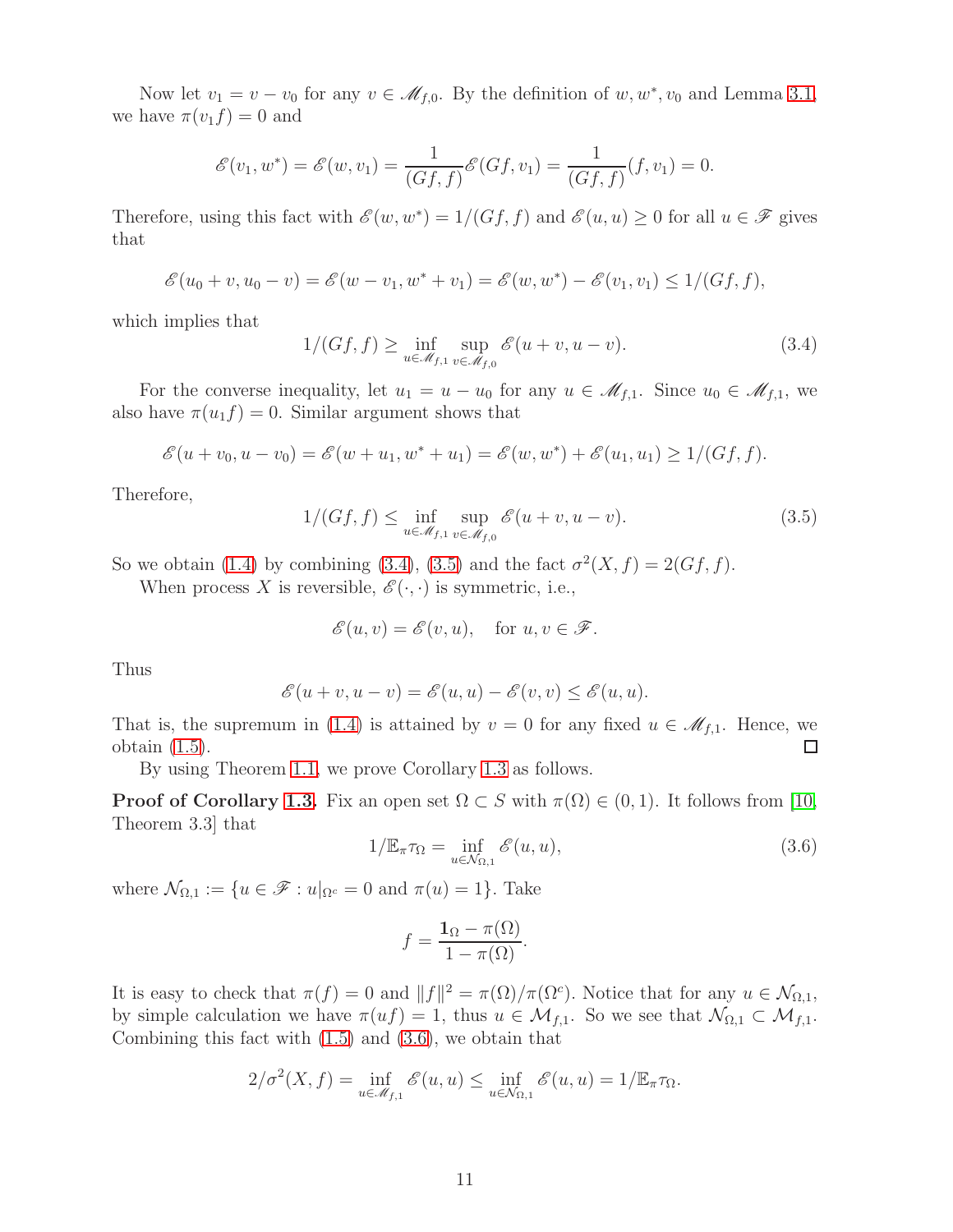That is,  $\mathbb{E}_{\pi}\tau_{\Omega} \leq \sigma^2(X, f)/2$ . Moreover, from the reversibility and  $L^2$ -exponential ergodicity we have

$$
\sigma^{2}(X,f)/2 = \int_{0}^{\infty} (P_{s}f,f)ds \le \int_{0}^{\infty} ||P_{s}f|| ||f|| ds \le ||f||^{2}/\lambda_{1}.
$$

Hence,

$$
\mathbb{E}_{\pi}\tau_{\Omega} \le \frac{\|f\|^2}{2\lambda_1} = \frac{\pi(\Omega)}{2\lambda_1\pi(\Omega^c)}.
$$

 $\Box$ 

Acknowledgement Lu-Jing Huang acknowledges support from NSFC (No. 11901096), NSF-Fujian(No. 2020J05036), the Program for Probability and Statistics: Theory and Application (No. IRTL1704), and the Program for Innovative Research Team in Science and Technology in Fujian Province University (IRTSTFJ). Yong-Hua Mao and Tao Wang acknowledge support by the National Key R&D Program of China (2020YFA0712900) and the National Natural Science Foundation of China (Grant No.11771047).

## <span id="page-11-0"></span>References

- <span id="page-11-3"></span>[1] C. Andrieu and S. Livingstone. Peskun-Tierney ordering for Markov chain and process Monte Carlo: beyond the reversible scenario. arXiv:1906.06197, 2019.
- <span id="page-11-8"></span>[2] J. Bierkens. Non-reversible Metropolis-Hastings. Stat. Comput., 26(6):1213–1228, 2016.
- [3] V. I. Bogachev, M. Rockner, and F.-Y. Wang. Elliptic equations for invariant measures on finite and infinite dimensional manifolds. J. Math. Pure.  $Appl., 80(2):177-$ 221, 2001.
- <span id="page-11-7"></span><span id="page-11-1"></span>[4] M.-F. Chen. Eigenvalues, inequalities, and ergodic theory. Springer-Verlag London, Ltd., London, 2004.
- [5] T.-L. Chen, W.-K. Chen, C.-R. Hwang, and H.-M. Pai. On the optimal transition matrix for Markov chain Monte Carlo sampling. SIAM J. Control Optim., 50(5):2743–2762, 2012.
- <span id="page-11-4"></span>[6] T.-L. Chen and C.-R. Hwang. Accelerating reversible Markov chains. Statist. Probab. Lett.,  $83(9):1956-1962$ ,  $2013$ .
- <span id="page-11-2"></span>[7] Y. Derriennic and M. Lin. The central limit theorem for Markov chains with normal transition operators, started at a point. Probab. Theory Related Fields, 119:508–528, 2001.
- <span id="page-11-5"></span>[8] A.-B. Duncan, T. Lelièvre, and G.-A. Pavliotis. Variance reduction using nonreversible Langevin samplers. J. Stat. Phys., 163:457–491, 2016.
- <span id="page-11-6"></span>[9] O. Häggström. On the central limit theorem for geometrically ergodic Markov chains. Probab. Theory Related Fields, 132:74–82, 2005.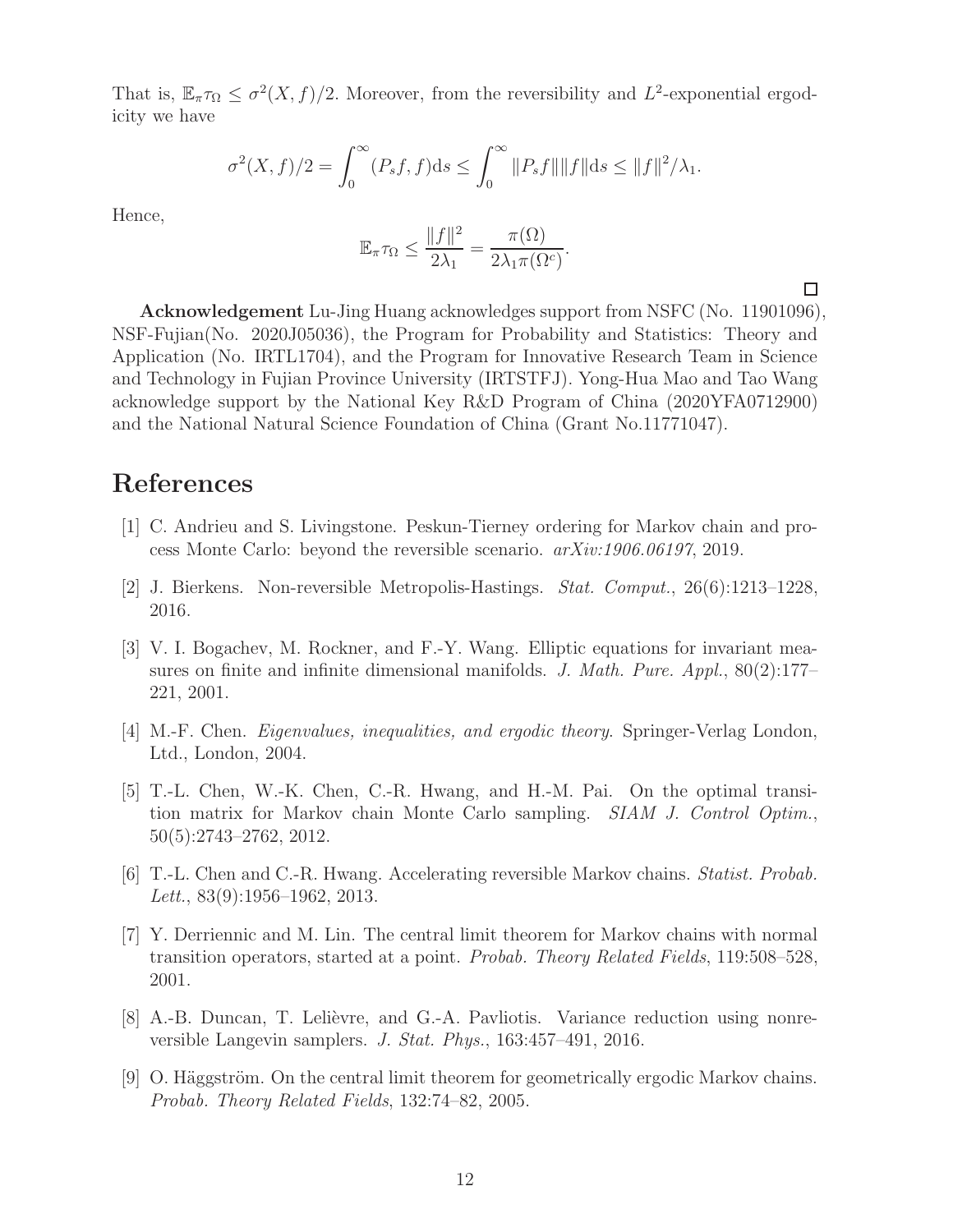- <span id="page-12-13"></span><span id="page-12-5"></span>[10] L.-J. Huang, K.-Y. Kim, Y.-H. Mao, and T. Wang. Variational principles for the exit time of Hunt processes generated by semi-Dirihclet forms.  $ArXiv$  2011.04334, 2020.
- <span id="page-12-7"></span>[11] L.-J. Huang and Y.-H. Mao. Variational formulas of asymptotic variance for general discrete-time Markov chains. arXiv:2012.13895, 2020.
- <span id="page-12-9"></span>[12] C.-R. Hwang. Accelerating Monte Carlo Markov processes. Cosmos, 1(1):87–94, 2005.
- <span id="page-12-3"></span>[13] C.-R. Hwang, R. Normanda, and S.-J. Wu. Variance reduction for diffusions. Stoch. Proc. Appl., 125(9):3522–3540, 2015.
- [14] C. Kipnis and S.-R.-S. Varadhan. Central limit theorem for additive functionals of reversible Markov processes and applications to simple exclusions. Comm. Math. *Phys.*,  $104(1):1-19$ , 1986.
- <span id="page-12-16"></span><span id="page-12-12"></span>[15] T. Komorowski, C. Landim, and S. Olla. Fluctuations in Markov processes: time symmetry and martingale approximation. Springer-Verlag, Berlin, 2012.
- <span id="page-12-6"></span>[16] S. Kusuoka and I. Shigekawa. Exponential convergence of Markovian semigroups and their spectra on  $L^p$ -spaces. Kyoto J. Math., 54(2):367—399, 2014.
- <span id="page-12-11"></span>[17] F. Leisen and A. Mira. An extension of Peskun and Tiernery orderings to continuous time Markov chains. Statist. Sinica, 18:1641–1651, 2008.
- <span id="page-12-0"></span>[18] Z.-M. Ma and M. Röckner. *Introduction to the Theory of (Non-Symmetric) Dirichlet* forms. Springer-Verlag Berlin Heidelberg, 1992.
- [19] F. Maire, R. Douc, and J. Olsson. Comparison of asymptotic variances of inhomogeneous Markov chains with applications to Markov chain Monte Carlo methods. Ann. Statist., 42(4):1483–1510, 2014.
- <span id="page-12-15"></span><span id="page-12-1"></span>[20] P.-H. Peskun. Optimum Monte-Carlo sampling using Markov chains. Biometrika, 60(3):607–612, 1973.
- <span id="page-12-10"></span>[21] G. Da Prato and J. Zabczyk. Ergodicity for Infinite Dimensional Systems. Cambridge University Press, 1996.
- [22] L. Rey-Bellet and K. Spiliopoulos. Irreversible Langevin samplers and variance reduction: a large deviations approach. Nonlinearity, 7:2081–2103, 2015.
- <span id="page-12-4"></span>[23] G.-O. Roberts and J.-S. Rosenthal. Geometric ergodicity and hybrid Markov chains. Electron. Comm. Probab., 2:13–25, 1997.
- <span id="page-12-2"></span>[24] G.-O. Roberts and J.-S. Rosenthal. Variance bounding Markov chains. Ann. Appl. Probab., 18(3):1201–1214, 2008.
- <span id="page-12-14"></span>[25] G. O. Roberts and J. S. Rosenthal. Minimising MCMC variance via diffusion limits, with an application to simulated tempering. Ann. Appl. Probab., 24:131–149, 2014.
- <span id="page-12-8"></span>[26] Y. Sun, F. Gomez, and J. Schmidhuber. Improving the asymptotic performance of Markov chain Monte-Carlo by inserting vortices. Neural Information Processing Systems, pages 2235–2243, 2010.